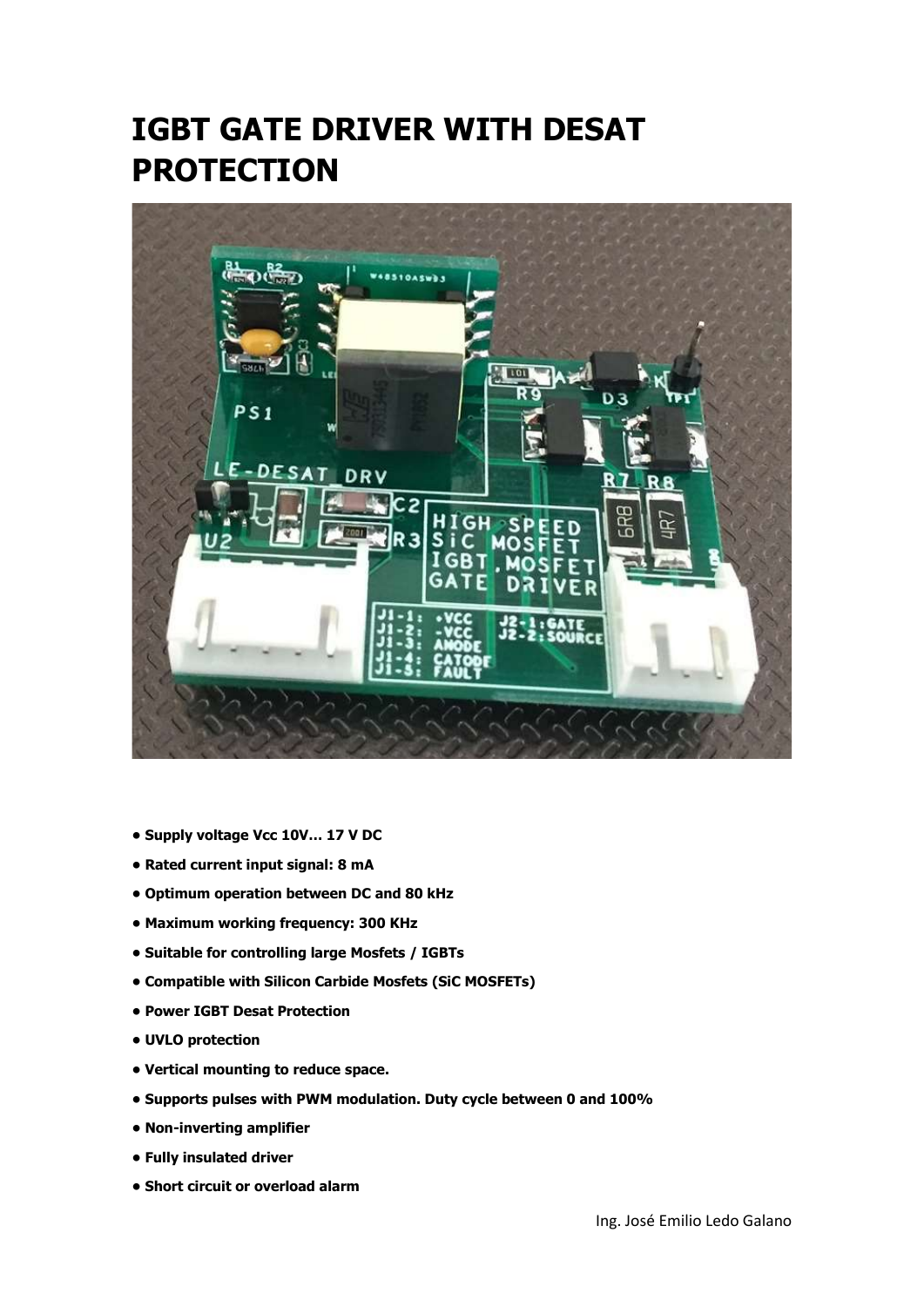

Fig.1. Gate Driver Schematics.

The circuit is based on the classic connection of the Avago ACPL-339J CI, one of the best gate drivers of all that exist on the market (see datasheet). The use of the isolated DC-DC converter Le-LT8302 or Le-DCDC-24 from Ledoelectronics guarantees an isolation of the driver through the 4 KV. The isolation by the input also exists, since the signal input of the IC U1 is carried out through an opto internal coupler.

We are in the presence of a professional gate amplifier capable of optimally controlling any medium and high power MOSFET or IGBT covering a wide frequency range from 0 Hz to 200 kHz.

Yes, it is true that, from a working frequency of 80 kHz, the protection of the transistor that is controlled can no longer be used, since the mechanism for detecting its output from the saturation state needs a minimum time of bleaching of 3.5 us. For frequencies above this value, the short circuit detection network must be deactivated.

To work safely beyond 200 kHz, it is recommended to use forced ventilation of the driver, to extract the heat dissipated in resistors R7 and R8 and in transistors Q1 and Q2.

The output signal voltage at the gate of the transistor that is controlled varies between + 18V and -5V in relation to the supplier or emitter, which guarantees high immunity against noise, and constitutes the ideal levels for maximum performance. of almost all MOSFETs and IGBTs present in the market. It is recommended to read the data sheet of the IC ACPL-339J, to consult in detail all the static and dynamic parameters, and to understand the mechanism of operation of the protection against desaturation.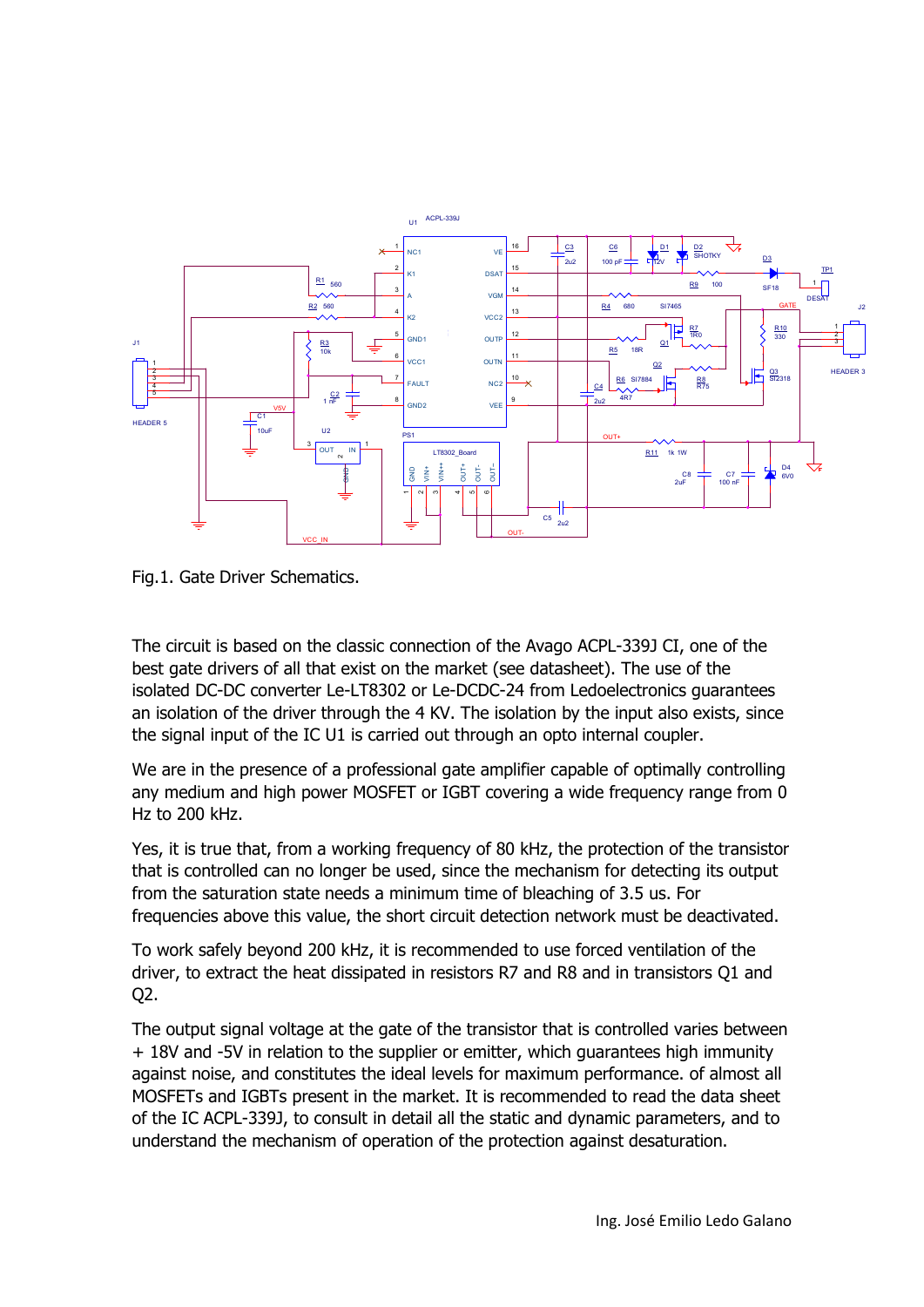

Fig.2. Shape of the output wave at the SiC MOSFET M0040120D gate at a frequency of 110 kHz.



Fig.3. Shape of the output wave at the SiC MOSFET M0040120D gate at a frequency of 208 kHz.